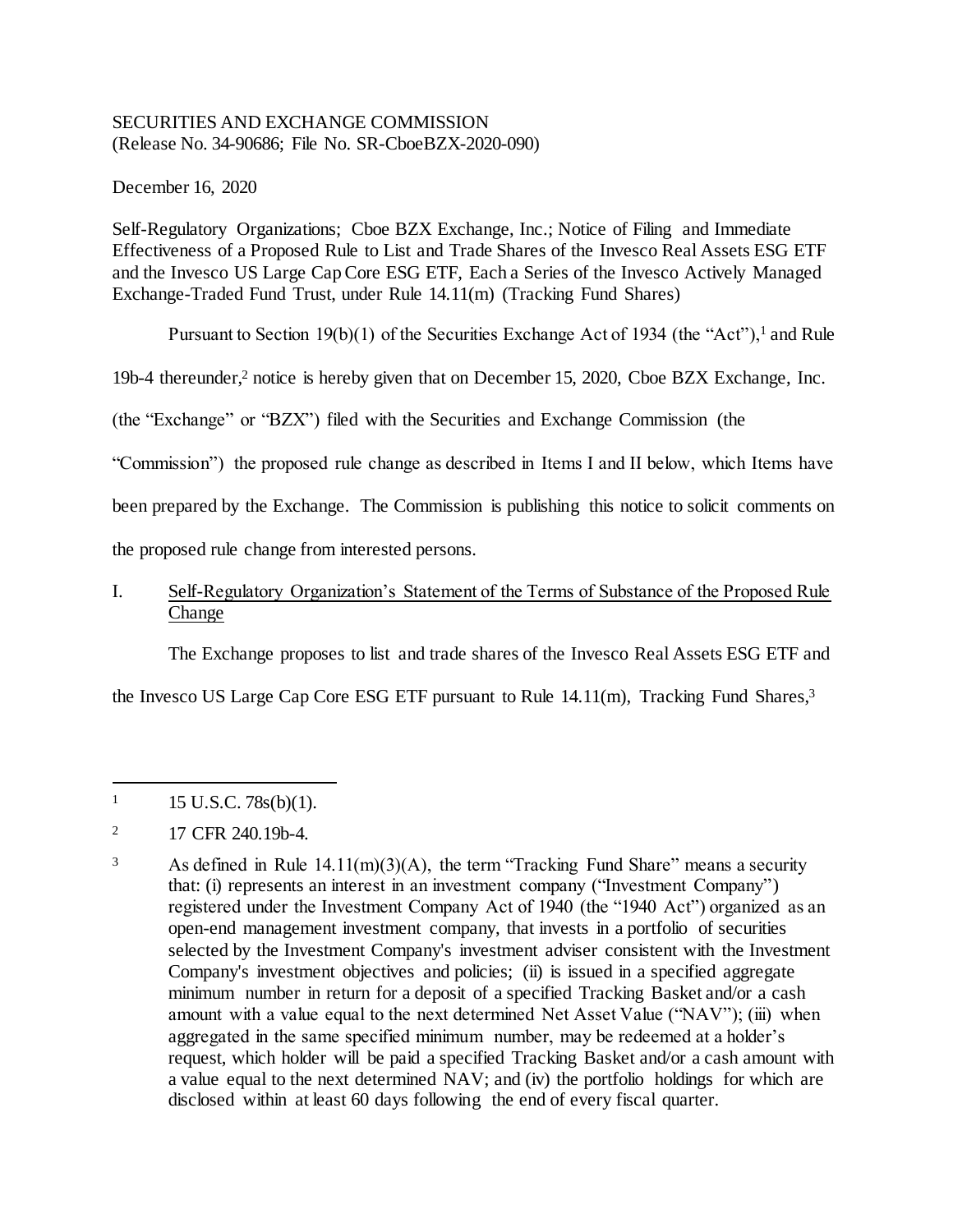which are securities issued by an actively managed open-end management investment company.<sup>4</sup> The Exchange is submitting this proposal as required by Rule  $14.11(m)(2)(A)$ , which provides that the Exchange must file separate proposals under Section 19(b) of the Act before listing and trading of a series of Tracking Fund Shares.

The text of the proposed rule change is also available on the Exchange's website (http://markets.cboe.com/us/equities/regulation/rule\_filings/bzx/), at the Exchange's Office of the Secretary, and at the Commission's Public Reference Room.

# II. Self-Regulatory Organization's Statement of the Purpose of, and Statutory Basis for, the Proposed Rule Change

In its filing with the Commission, the Exchange included statements concerning the purpose of and basis for the proposed rule change and discussed any comments it received on the proposed rule change. The text of these statements may be examined at the places specified in Item IV below. The Exchange has prepared summaries, set forth in sections A, B, and C below, of the most significant aspects of such statements.

# A. Self-Regulatory Organization's Statement of the Purpose of, and Statutory Basis for, the Proposed Rule Change

1. Purpose

l

The Exchange proposes to list and trade shares of the Invesco Real Assets ESG ETF and

the Invesco US Large Cap Core ESG ETF pursuant to Rule 14.11(m), Tracking Fund Shares,<sup>5</sup>

<sup>&</sup>lt;sup>4</sup> Rule 14.11(m) was approved along with the listing and trading of three series of Tracking Fund Shares by the Commission on May 15, 2020. See Securities Exchange Act Release No. 88887 (May 15, 2020), 85 FR 30990 (May 21, 2020) (the "Tracking Fund Shares Approval Order").

<sup>&</sup>lt;sup>5</sup> As defined in Rule 14.11(m)(3)(A), the term "Tracking Fund Share" means a security that: (i) represents an interest in an investment company ("Investment Company") registered under the Investment Company Act of 1940 (the "1940 Act") organized as an open-end management investment company, that invests in a portfolio of securities selected by the Investment Company's investment adviser consistent with the Investment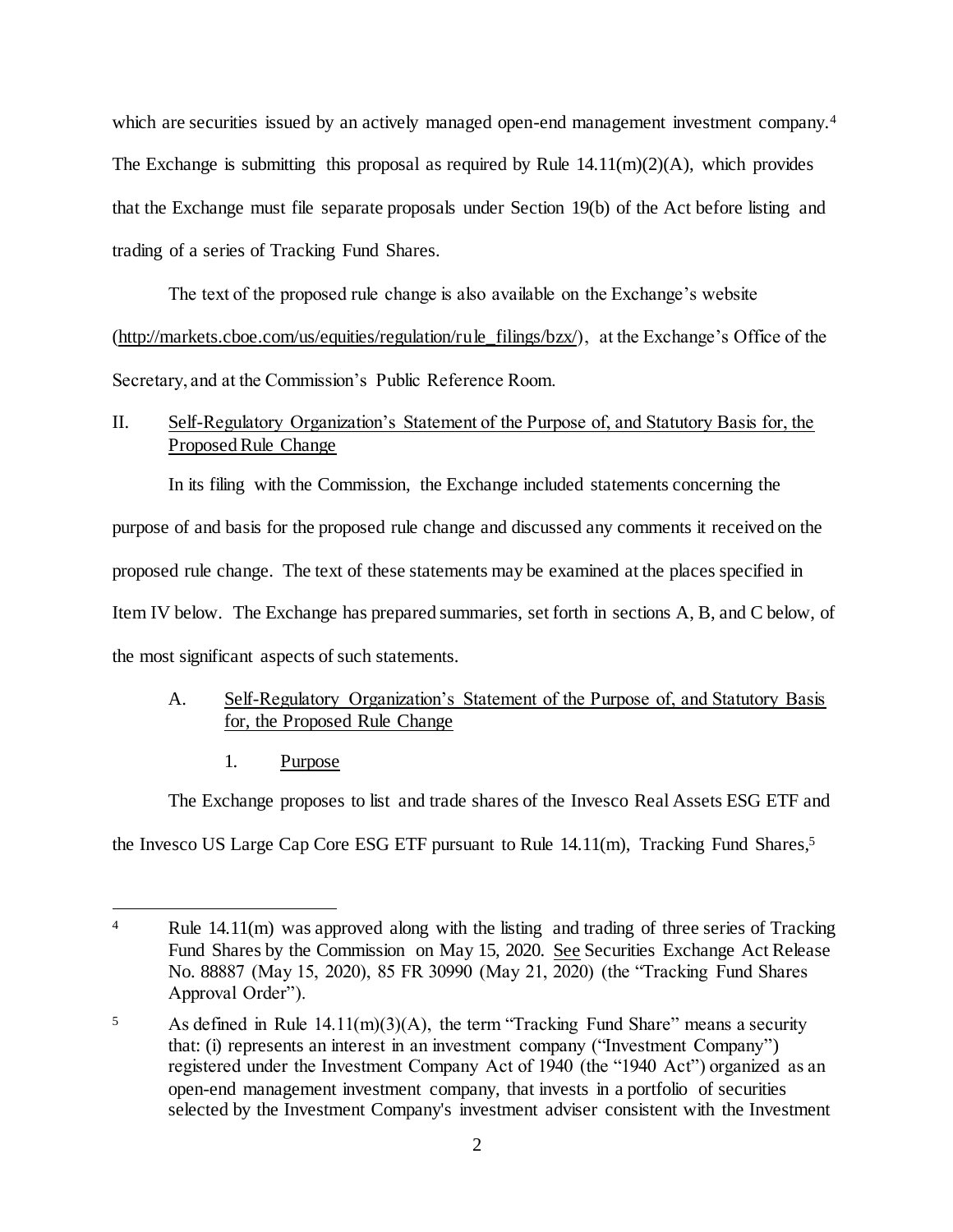which are securities issued by an actively managed open-end management investment company.<sup>6</sup> The Exchange is submitting this proposal as required by Rule  $14.11(m)(2)(A)$ , which provides that the Exchange must file separate proposals under Section 19(b) of the Act before listing and trading of a series of Tracking Fund Shares.

The Shares will be offered by the Trust, which was organized as a Delaware statutory trust on November 6, 2007. The Trust is registered with the Commission as an open-end investment company and has filed a registration statement on behalf of the Funds on Form N-1A with the Commission.<sup>7</sup> Invesco Capital Management LLC (the "Adviser") will be the investment adviser to the Funds. The Adviser is not registered as a broker-dealer, but is affiliated with broker-dealers. The Adviser represents that a fire wall exists and will be maintained between the respective personnel at the Adviser and affiliated broker-dealers with respect to access to information concerning the composition and/or changes to each Fund's portfolio and

Company's investment objectives and policies; (ii) is issued in a specified aggregate minimum number in return for a deposit of a specified Tracking Basket and/or a cash amount with a value equal to the next determined Net Asset Value ("NAV"); (iii) when aggregated in the same specified minimum number, may be redeemed at a holder's request, which holder will be paid a specified Tracking Basket and/or a cash amount with a value equal to the next determined NAV; and (iv) the portfolio holdings for which are disclosed within at least 60 days following the end of every fiscal quarter.

<sup>6</sup> Rule 14.11(m) was approved along with the listing and trading of three series of Tracking Fund Shares by the Commission on May 15, 2020. See Securities Exchange Act Release No. 88887 (May 15, 2020), 85 FR 30990 (May 21, 2020) (the "Tracking Fund Shares Approval Order").

<sup>7</sup> The Trust is registered under the 1940 Act. On September 25, 2020, the Trust filed posteffective amendments to its registration statement on Form N-1A relating to each Fund (File No. 811-22148) (the "Registration Statement"). The descriptions of the Funds and the Shares contained herein are based, in part, on information included in the Registration Statement. The Commission has issued an order granting certain exemptive relief to the Trust (the "Exemptive Order") under the 1940 Act. See Investment Company Act of 1940 Release No. 34076 (October 27, 2020)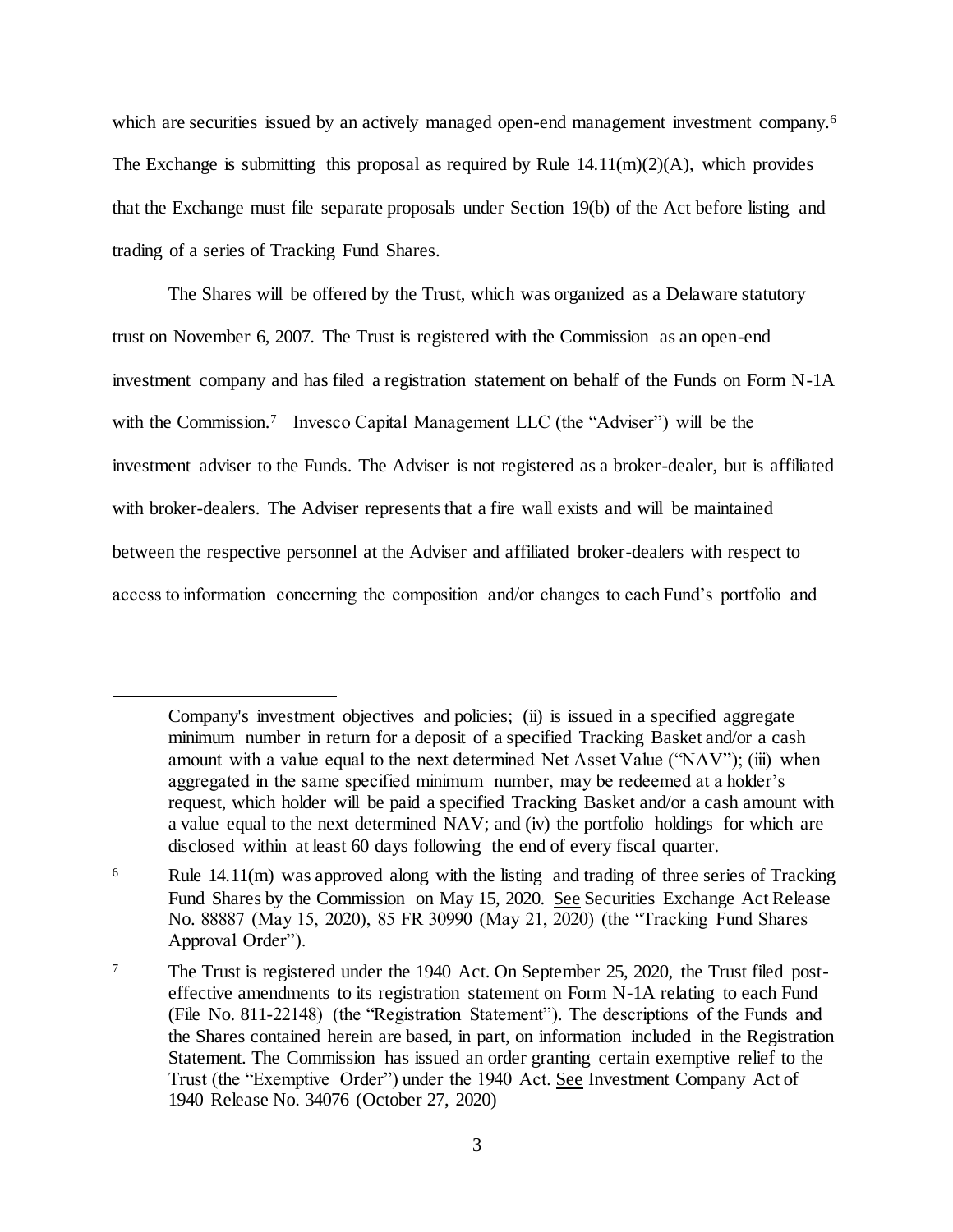Tracking Basket.<sup>8</sup> Personnel who make decisions on a Fund's portfolio composition and/or Tracking Basket or who have access to nonpublic information regarding the Fund Portfolio<sup>9</sup> and/or the Tracking Basket or changes thereto are subject to procedures designed to prevent the use and dissemination of material non-public information regarding such portfolio and/or Tracking Basket. The Funds' sub-adviser, Invesco Advisers, Inc. (the "Sub-Adviser"), is not registered as a broker-dealer but is affiliated with broker-dealers. Sub-Adviser personnel who make decisions regarding a Fund's Fund Portfolio and/or Tracking Basket or who have access to information regarding the Fund Portfolio and/or the Tracking Basket or changes thereto are subject to procedures designed to prevent the use and dissemination of material nonpublic information regarding the Fund's portfolio and/or Tracking Basket. In the event that (a) the Adviser or a Sub-Adviser becomes registered as a broker-dealer or newly affiliated with a broker-dealer; or (b) any new adviser or sub-adviser is a registered broker-dealer or becomes newly affiliated with a broker-dealer; it will implement and maintain a fire wall with respect to its relevant personnel or such broker-dealer affiliate, as applicable, regarding access to information concerning the composition and/or changes to the Fund Portfolio and/or Tracking Basket, and will be subject to procedures designed to prevent the use and dissemination of material non-public information regarding such portfolio and/or Tracking Basket. Any person or entity, including any service provider for the Funds, who has access to nonpublic information

<sup>8</sup> As defined in Rule  $14.11(m)(3)(E)$ , the term "Tracking Basket" means the identities and quantities of the securities and other assets included in a basket that is designed to closely track the daily performance of the Fund Portfolio, as provided in the exemptive relief under the 1940 Act applicable to a series of Tracking Fund Shares.

<sup>9</sup> As defined in Rule 14.11(m)(3)(B), the term "Fund Portfolio" means the identities and quantities of the securities and other assets held by the Investment Company that will form the basis for the Investment Company's calculation of net asset value at the end of the business day.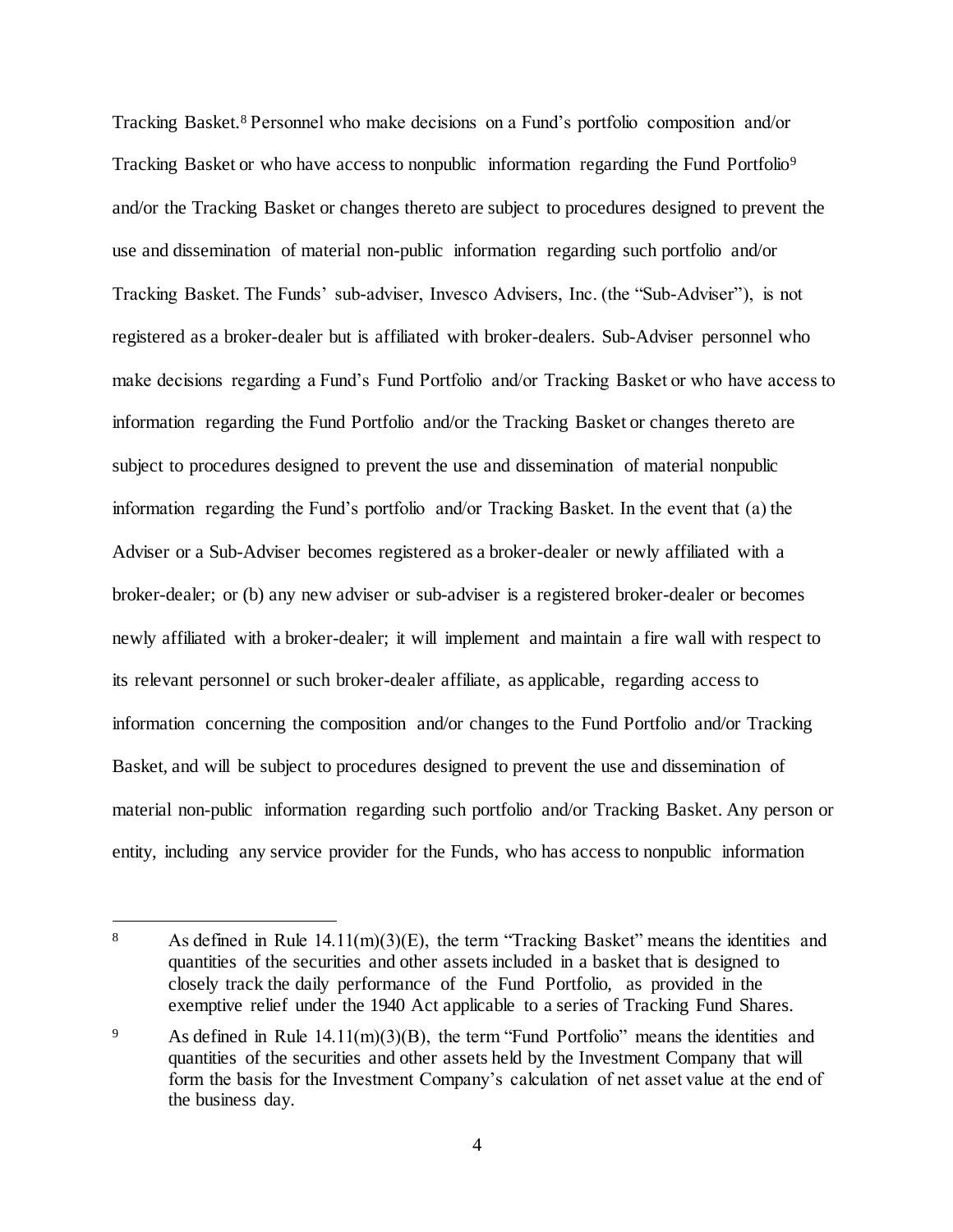regarding a Fund Portfolio or Tracking Basket or changes thereto for a Fund or Funds will be subject to procedures designed to prevent the use and dissemination of material nonpublic information regarding the applicable Fund Portfolio or Tracking Basket or changes thereto. Further, any such person or entity that is registered as a broker-dealer or affiliated with a brokerdealer, has erected and will maintain a "fire wall" between the person or entity and the brokerdealer with respect to access to information concerning the composition and/or changes to such Fund Portfolio or Tracking Basket. Each Fund intends to qualify each year as a regulated investment company under Subchapter M of the Internal Revenue Code of 1986, as amended.

The Shares will conform to the initial and continued listing criteria under Rule 14.11(m) as well as all terms in the Exemptive Order. The Exchange represents that, for initial and/or continued listing, each Fund will be in compliance with Rule 10A-3 under the Act.<sup>10</sup> A minimum of 100,000 Shares of each Fund will be outstanding at the commencement of trading on the Exchange. The Exchange will obtain a representation from the issuer of the Shares of each Fund that the NAV per share of each Fund will be calculated daily and will be made available to all market participants at the same time. Each Fund's investments will be consistent with its investment objective and will not be used to enhance leverage.

#### Invesco Real Assets ESG ETF

The Fund's holdings will conform to the permissible investments as set forth in the Exemptive Relief and the holdings will be consistent with all requirements in the Exemptive Relief.<sup>11</sup> Any foreign common stocks held by the Fund will be traded on an exchange that is a

<sup>10</sup> See 17 CFR 240.10A-3.

<sup>11</sup> Pursuant to the Exemptive Relief, the Fund's permissible investments include only the following instruments: ETFs, exchange-traded notes, exchange-traded common stocks, common stocks listed on a foreign exchange that trade on such exchange contemporaneously with the Shares ("foreign common stocks"), exchange-traded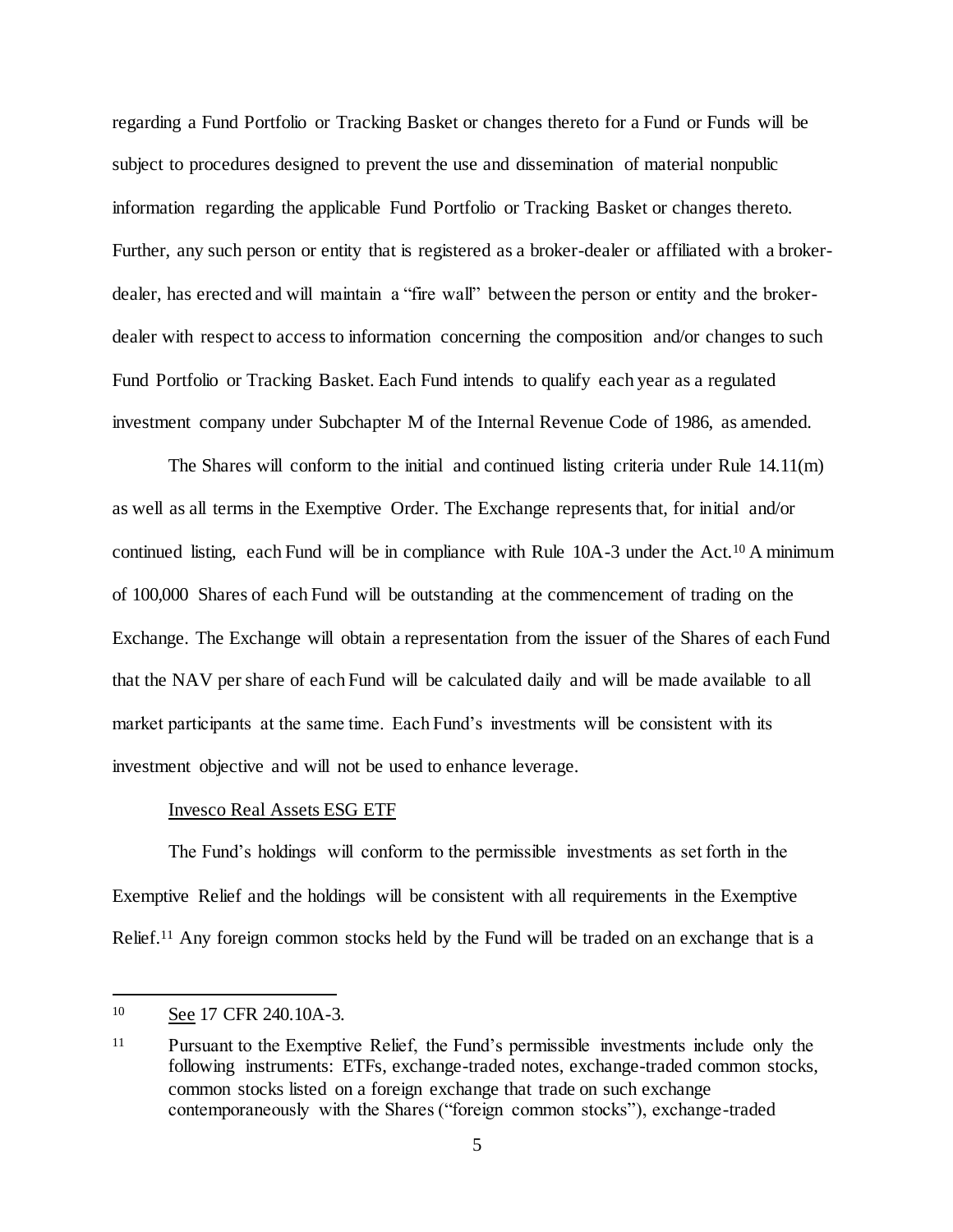member of the Intermarket Surveillance Group ("ISG")<sup>12</sup> or with which the Exchange has in place a comprehensive surveillance sharing agreement.

The Fund seeks capital appreciation as its investment objective with a secondary objective of current income. The Fund seeks to achieve its investment objective by investing primarily in exchange-traded equity securities of "real assets" companies (as identified below) located in North America that meet high environmental, social and governance ("ESG") standards, as determined by the Sub-Adviser. Real assets are characterized by having physical attributes, including real estate, infrastructure, natural resources and timber. The Sub-Adviser considers "real assets" companies to be those that own, operate, or derive a significant portion of their value from real assets or the production thereof. In selecting equity securities for the Fund, the investment team uses fundamental analysis to identify securities that adhere to ESG principals described herein and are viewed to have relatively favorable long-term prospects. Some of the factors that the investment team considers include, but are not limited to: assessment of long term fundamental growth, sustainable dividends, attractive physical and locational attributes and capital structure viability. As a result of the analysis, the investment team generally favors companies with a balanced mix of the factors above. The investment team will consider

preferred stocks, exchange-traded American Depositary Receipts ("ADRs"), exchangetraded real estate investment trusts, exchange-traded commodity pools, exchange-traded metals trusts, exchange-traded currency trusts, and exchange-traded futures that trade contemporaneously with the Shares, as well as cash and cash equivalents. With the exception of foreign common stocks and cash and cash equivalents, all holdings of the Fund will be listed on a U.S. national securities exchange.

<sup>&</sup>lt;sup>12</sup> For a list of the current members of ISG, see www.isgportal.com. The Exchange notes that all components, except the cash and cash equivalent components, of the Funds may trade on markets that are members of ISG or with which the Exchange has in place a comprehensive surveillance sharing agreement.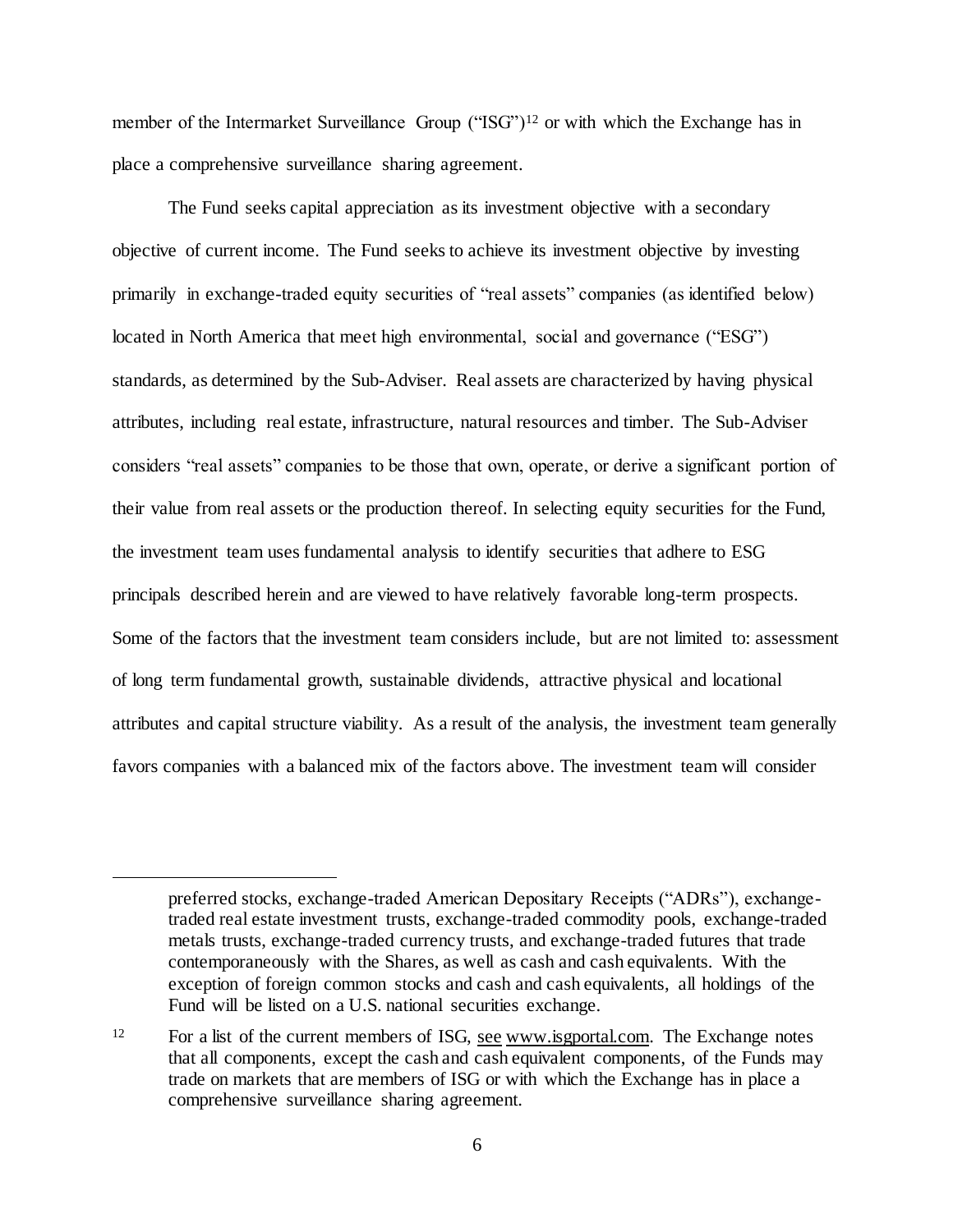selling a security when it no longer meets the investment criteria, or a more attractive alternative is identified. The Fund may invest in companies of any market capitalization.

# Invesco US Large Cap Core ESG ETF

l

The Fund's holdings will conform to the permissible investments as set forth in the Exemptive Relief and the holdings will be consistent with all requirements in the Exemptive Relief.<sup>13</sup> Any foreign common stocks held by the Fund will be traded on an exchange that is a member of ISG or with which the Exchange has in place a comprehensive surveillance sharing agreement. 14

The Fund seeks capital appreciation as its investment objective. The Fund seeks to achieve its investment objective by investing, under Normal Market Conditions,<sup>15</sup> at least 80% of its net assets (plus any borrowings for investment purposes) in exchange-traded equity securities of U.S. large capitalization issuers. Additionally, the Fund seeks to achieve its investment

<sup>13</sup> Pursuant to the Exemptive Relief, the Fund's permissible investments include only the following instruments: ETFs, exchange-traded notes, exchange-traded common stocks, foreign common stocks, exchange-traded preferred stocks, ADRs, exchange-traded real estate investment trusts, exchange-traded commodity pools, exchange-traded metals trusts, exchange-traded currency trusts, and exchange-traded futures that trade contemporaneously with the Shares, as well as cash and cash equivalents. With the exception of foreign common stocks and cash and cash equivalents, all holdings of the Fund will be listed on a U.S. national securities exchange.

<sup>14</sup> For a list of the current members of ISG, see www.isgportal.com. The Exchange notes that all components, except the cash and cash equivalent components, of the Funds may trade on markets that are members of ISG or with which the Exchange has in place a comprehensive surveillance sharing agreement.

<sup>15</sup> As defined in Rule 14.11(m)(3)(D), the term "Normal Market Conditions" includes, but is not limited to, the absence of trading halts in the applicable financial markets generally; operational issues (e.g., systems failure) causing dissemination of inaccurate market information; or force majeure type events such as natural or manmade disaster, act of God, armed conflict, act of terrorism, riot or labor disruption or any similar intervening circumstance.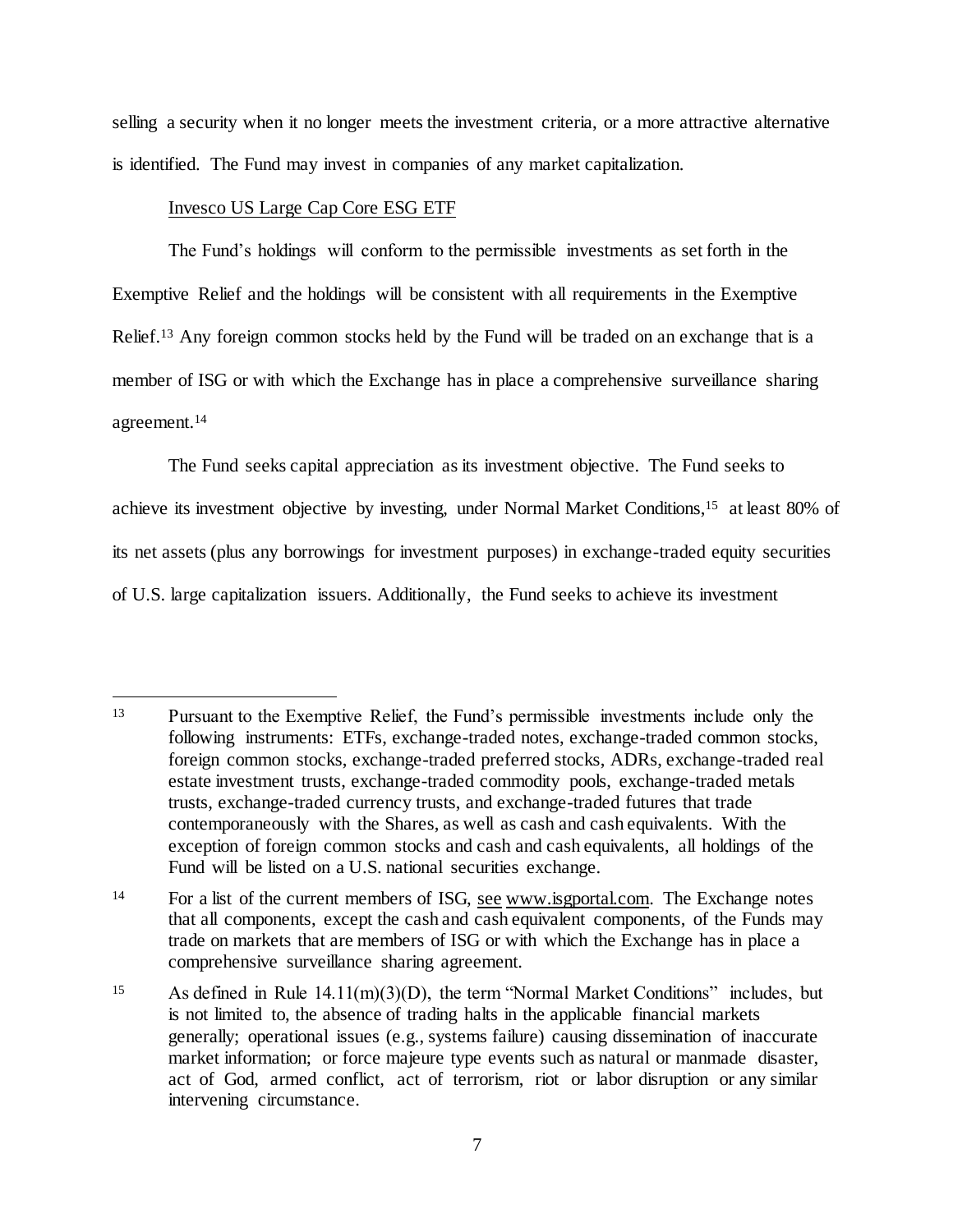objective by investing mainly in common stock of U.S. companies that meet high ESG standards, as determined by the Sub-Adviser.

## Trading Halts

Rule  $14.11(m)(4)(B)(iv)$  provides that (a) the Exchange may consider all relevant factors in exercising its discretion to halt trading in a series of Tracking Fund Shares. Trading may be halted because of market conditions or for reasons that, in the view of the Exchange, make trading in the Shares inadvisable. These may include: (i) the extent to which trading is not occurring in the securities and/or the financial instruments composing the Tracking Basket or Fund Portfolio; or (ii) whether other unusual conditions or circumstances detrimental to the maintenance of a fair and orderly market are present; and (b) if the Exchange becomes aware that one of the following is not being made available to all market participants at the same time: the net asset value, the Tracking Basket, or the Fund Portfolio with respect to a series of Tracking Fund Shares, then the Exchange will halt trading in such series until such time as the net asset value, the Tracking Basket, or the Fund Portfolio is available to all market participants, as applicable.

#### Trading Rules

l

The Exchange deems Tracking Fund Shares to be equity securities, thus rendering trading in the Shares subject to the Exchange's existing rules governing the trading of equity securities.<sup>16</sup> As provided in Rule  $14.11(m)(2)(C)$ , the minimum price variation for quoting and entry of orders

<sup>16</sup> With respect to trading in Tracking Fund Shares, all of the BZX Member obligations relating to product description and prospectus delivery requirements will continue to apply in accordance with Exchange rules and federal securities laws, and the Exchange will continue to monitor its Members for compliance with such requirements.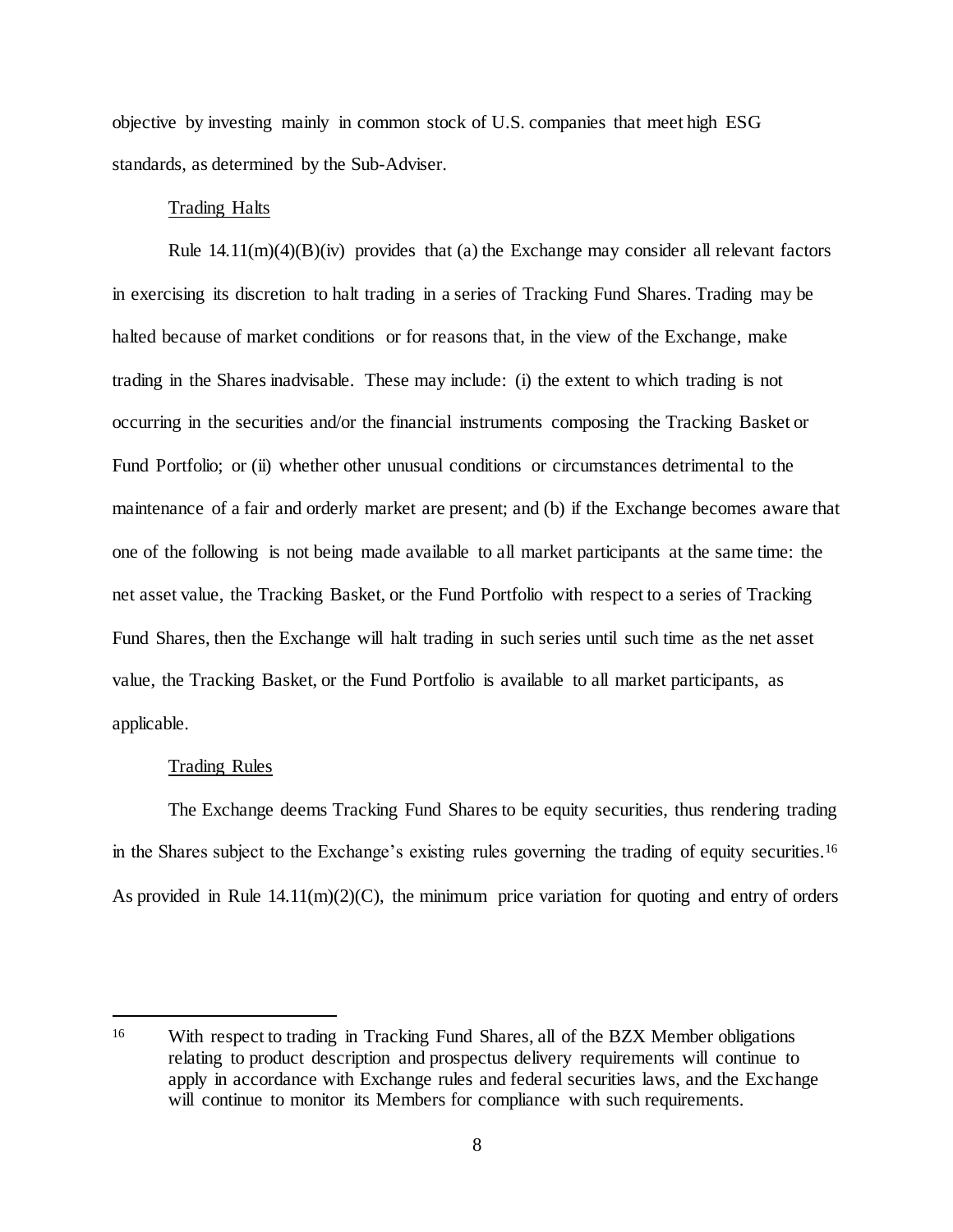in securities traded on the Exchange is \$0.01. The Exchange has appropriate rules to facilitate trading in Tracking Fund Shares during all trading sessions.

### Tracking Basket for the Proposed Funds

For the Funds, the Tracking Basket will consist of a combination of the Fund's recently disclosed portfolio holdings and representative ETFs. The Exchange notes that the Tracking Basket methodology used by the Fund is substantively identical to a proposal previously approved by the Commission.<sup>17</sup> ETFs selected for inclusion in the Tracking Basket will be consistent with the Fund's objective and selected based on certain criteria, including, but not limited to, liquidity, assets under management, holding limits and compliance considerations. Representative ETFs can provide a useful mechanism to reflect a Fund's holdings' exposures within the Tracking Basket without revealing a Fund's exact positions.<sup>18</sup> Intraday pricing information for all constituents of the Tracking Basket that are exchange-traded, which includes all eligible instruments except cash and cash equivalents, will be available on the exchanges on which they are traded and through subscription services. Intraday pricing information for cash equivalents will be available through subscription services and/or pricing services. The Exchange notes that each Fund's NAV will form the basis for creations and redemptions for the Funds and creations and redemptions will work in a manner substantively identical to that of series of Managed Fund Shares. The Adviser expects that the Shares of the Funds will generally be

<sup>&</sup>lt;sup>17</sup> See Tracking Fund Shares Approval Order.

<sup>18</sup> The set of ETFs that are "representative" to be used in the Tracking Basket will depend on certain factors, including the Fund's investment objective, past holdings, and benchmark, and may change from time to time. For example, a U.S. diversified fund benchmarked to a diversified U.S. index would use liquid U.S. exchange-traded ETFs to capture size (large, mid or small capitalization), style (growth or value) and/or sector exposures in the Fund's portfolio. Leveraged and inverse ETFs will not be included in the Tracking Basket. ETFs may constitute no more than 50% of the Tracking Basket's assets.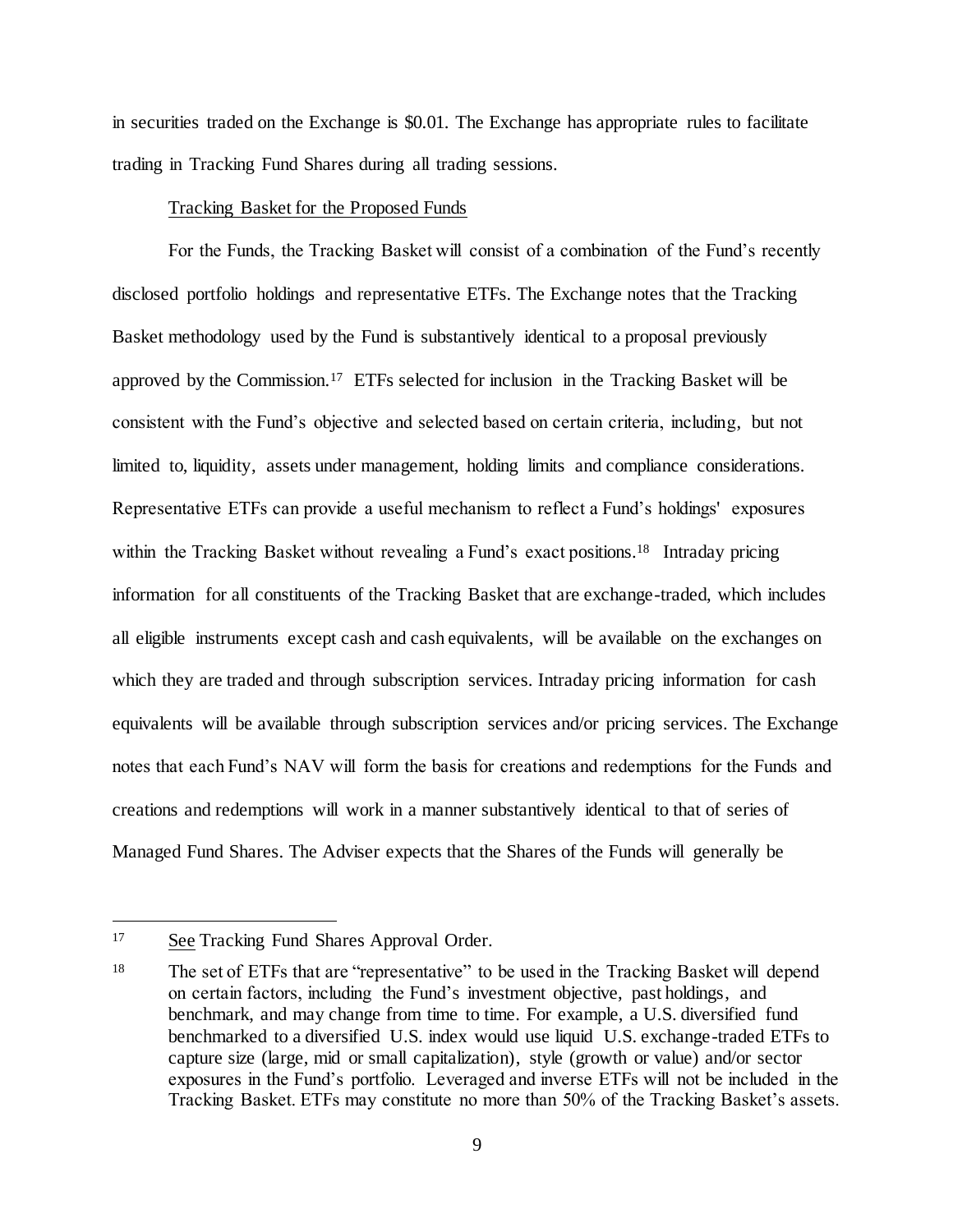created and redeemed in-kind, with limited exceptions. The names and quantities of the instruments that constitute the basket of securities for creations and redemptions will be the same as a Fund's Tracking Basket, except to the extent purchases and redemptions are made entirely or in part on a cash basis. In the event that the value of the Tracking Basket is not the same as a Fund's NAV, the creation and redemption baskets will consist of the securities included in the Tracking Basket plus or minus an amount of cash equal to the difference between the NAV and the value of the Tracking Basket, as further described below.

The Tracking Basket will be constructed utilizing a covariance matrix based on an optimization process to minimize deviations in the return of the Tracking Basket relative to the Fund. The proprietary optimization process mathematically seeks to minimize three key parameters that the Adviser believes are important to the effectiveness of the Tracking Basket as a hedge: tracking error (standard deviation of return differentials between the Tracking Basket and the Fund), turnover cost, and basket creation cost.<sup>19</sup> Typically, the Tracking Basket is expected to be rebalanced on schedule with the public disclosure of the Fund's holdings; however, a new optimized Tracking Basket may be generated as frequently as daily, and therefore, rebalancing may occur more frequently at the Adviser's discretion. In determining whether to rebalance a new optimized Tracking Basket, the Adviser will consider various factors, including liquidity of the securities in the Tracking Basket, tracking error, and the cost to create and trade the Tracking Basket.<sup>20</sup> For example, if the Adviser determines that a new

<sup>19</sup> Tracking error measures the deviations between the Tracking Basket and Fund. Turnover cost and basket creation cost are measures of the cost to create and maintain the Tracking Basket as a hedge.

<sup>20</sup> The Adviser uses a trading cost model to develop estimates of costs to trade a new Tracking Basket. There are essentially two elements to this cost: (1) the cost to purchase securities constituting the Tracking Basket, *i.e.,* the cost to put on the hedge for the Authorized Participant, and (2) the cost of any adjustments that need to be made to the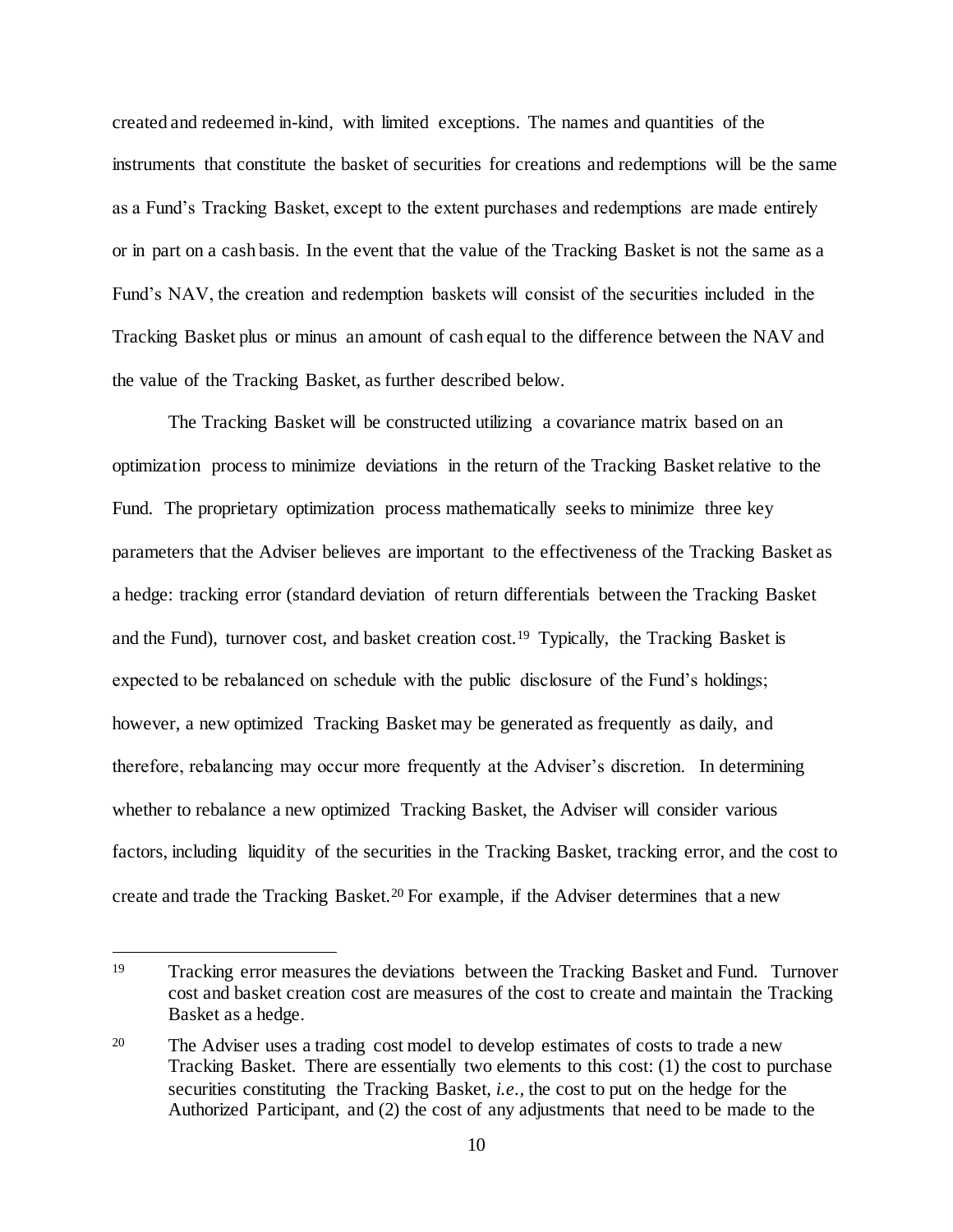Tracking Basket would reduce the variability of return differentials between the Tracking Basket and the Fund when balanced against the cost to trade the new Tracking Basket, rebalancing may be appropriate. The Adviser will periodically review the Tracking Basket parameters and Tracking Basket performance and process.

As noted above, each Fund will also disclose the entirety of its portfolio holdings, including the name, identifier, market value and weight of each security and instrument in the portfolio, at a minimum within at least 60 days following the end of every fiscal quarter. The Exchange notes that the concept of the Tracking Basket employed under this structure is designed to provide investors with the traditional benefits of ETFs while protecting the Funds from the potential for front running or free riding of portfolio transactions, which could adversely impact the performance of a Fund.

The Exchange believes that the particular instruments that may be included in each of the Fund's respective Fund Portfolio and Tracking Basket do not raise any concerns related to the Tracking Baskets being able to closely track the NAV of the Funds because such instruments include only instruments that trade on an exchange contemporaneously with the Shares.21In addition, each Fund's Tracking Basket will be optimized so that it reliably and consistently correlates to the performance of the Fund.

composition of the Tracking Basket, *i.e.*, the cost to the Authorized Participant to change or maintain the hedge position. The inclusion of the trading cost model in the optimization process is intended to result in a Tracking Basket that is cost effective and liquid without compromising its tracking ability.

<sup>&</sup>lt;sup>21</sup> The Exchange notes that to the extent that the Fund Portfolio or Tracking Basket include any foreign common stocks, such securities will be traded on an exchange that is a member of ISG or with which the Exchange has in place a comprehensive surveillance sharing agreement.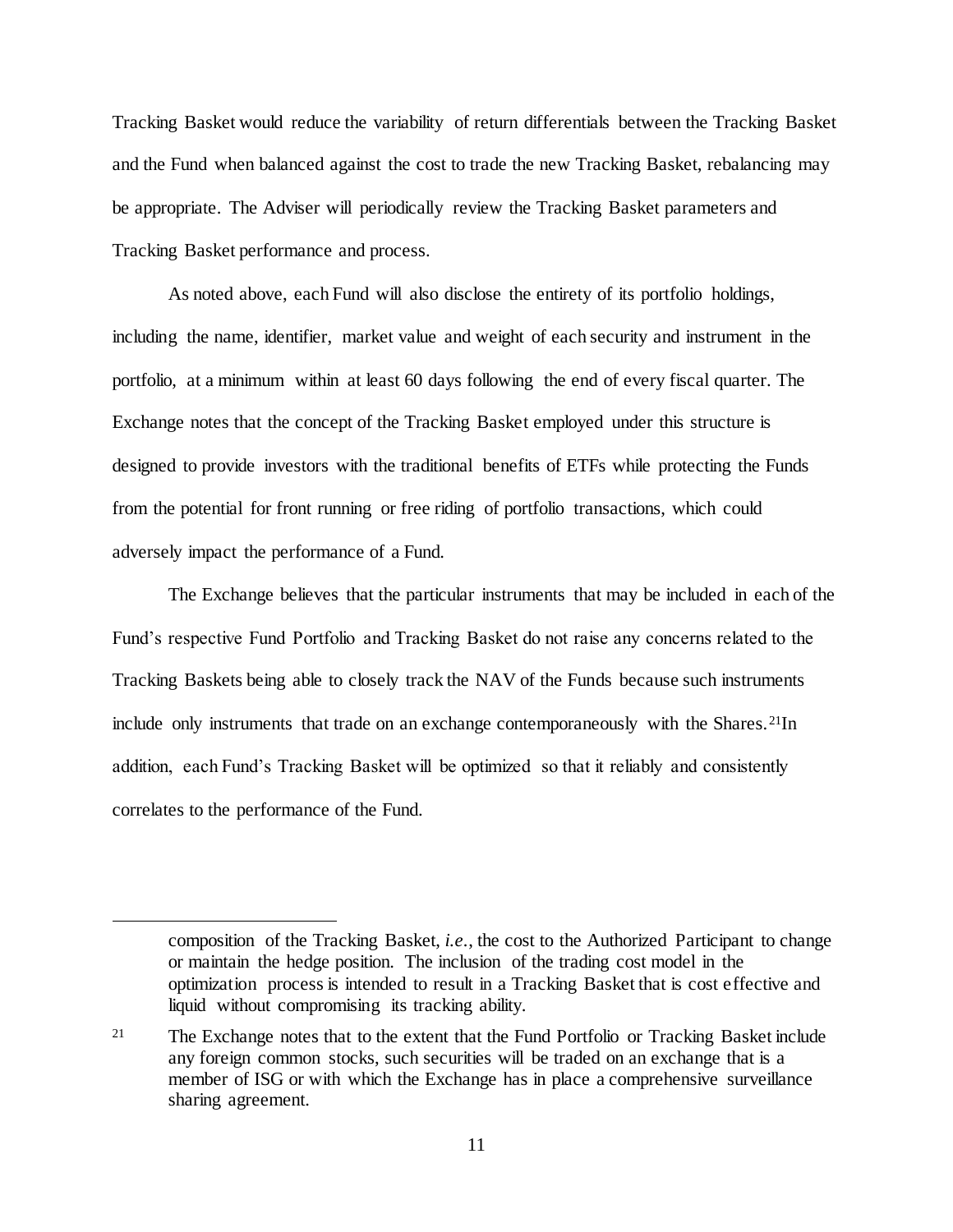The Adviser anticipates that the returns between a Fund and its respective Tracking Basket will have a consistent relationship and that the deviation in the returns between a Fund and its Tracking Basket will be sufficiently small such that the Tracking Basket will provide authorized participants, arbitrageurs, and certain other market participants (collectively, "Market Makers") with a reliable hedging vehicle that they can use to effectuate low-risk arbitrage trades in Fund Shares. The Exchange believes that the disclosures provided by the Funds will allow Market Makers to understand the relationship between the performance of a Fund and its Tracking Basket. Market Makers will be able to estimate the value of and hedge positions in a Fund's Shares, which the Exchange believes will facilitate the arbitrage process and help ensure that the Fund's Shares normally will trade at market prices close to their NAV. The Exchange also believes that competitive market making, where traders are looking to take advantage of differences in bid-ask spread, will aid in keeping spreads tight.

## 2. Statutory Basis

The Exchange believes that the proposal is consistent with Section  $6(b)$  of the Act<sup>22</sup> in general and Section  $6(b)(5)$  of the Act<sup>23</sup> in particular in that it is designed to prevent fraudulent and manipulative acts and practices, to promote just and equitable principles of trade, to foster cooperation and coordination with persons engaged in facilitating transactions in securities, to remove impediments to and perfect the mechanism of a free and open market and a national market system and, in general, to protect investors and the public interest.

The Exchange notes that a significant amount of information about each Fund and its Fund Portfolio will be publicly available at all times. Each Fund will disclose the Tracking

<sup>22</sup> 15 U.S.C. 78f.

<sup>23</sup> 15 U.S.C. 78f(b)(5).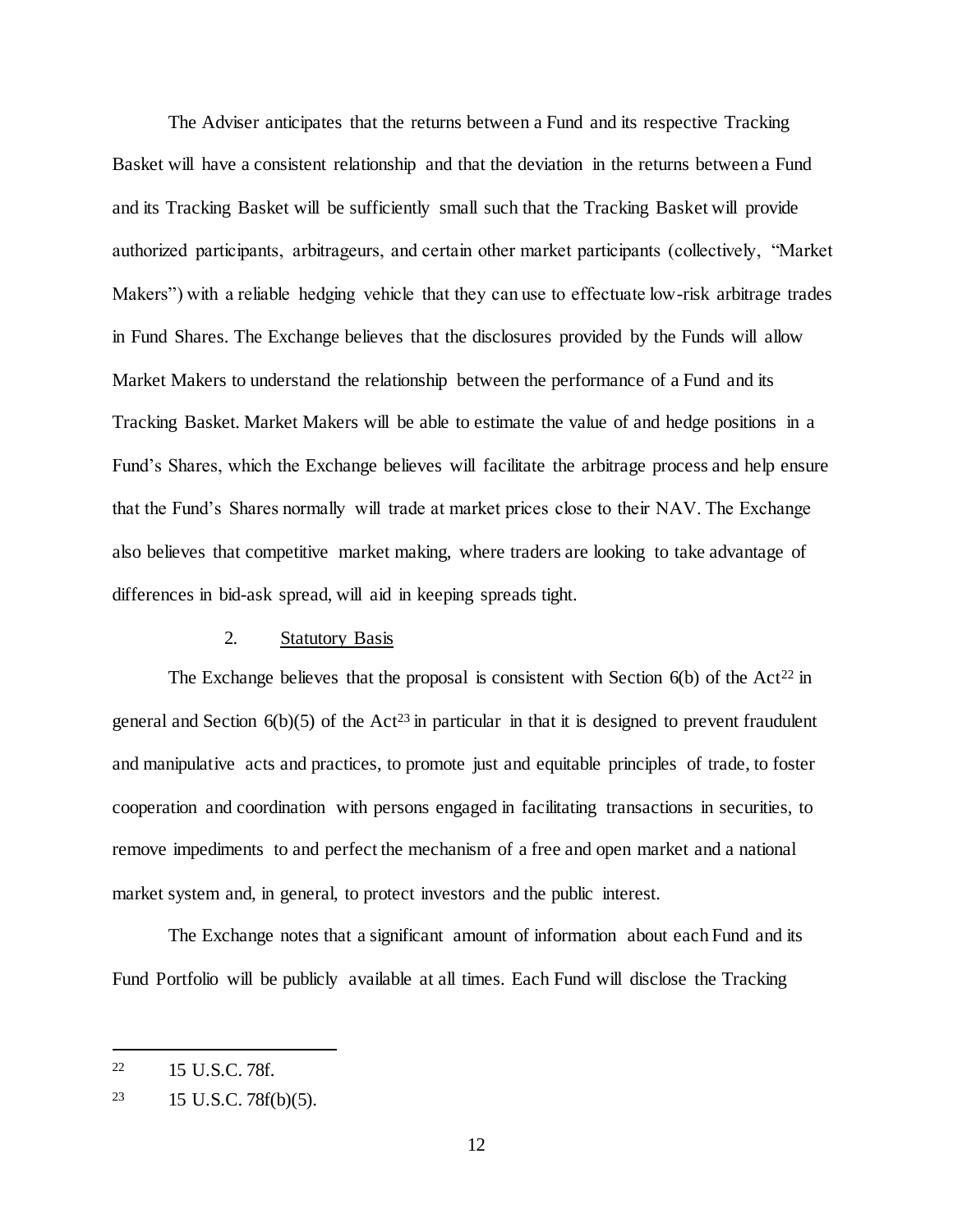Basket, which is designed to closely track the daily performance of the Fund Portfolio, on a daily basis. Each Fund will at a minimum publicly disclose the entirety of its portfolio holdings, including the name, identifier, market value and weight of each security and instrument in the portfolio within at least 60 days following the end of every fiscal quarter in a manner consistent with normal disclosure requirements otherwise applicable to open-end investment companies registered under the 1940 Act. The website will include additional quantitative information updated on a daily basis, including, on a per Share basis for each Fund, the prior business day's NAV and the closing price or bid/ask price at the time of calculation of such NAV, and a calculation of the premium or discount of the closing price or bid/ask price against such NAV. The website will also disclose the percentage weight overlap between the holdings of the Tracking Basket compared to the Fund Holdings for the prior business day and any information regarding the bid/ask spread for each Fund as may be required for other ETFs under Rule 6c-11 under the 1940 Act, as amended. Price information for the exchange-listed instruments held by the Funds, including both U.S. and non-U.S. listed equity securities and U.S. exchange-listed futures will be available through major market data vendors or securities exchanges listing and trading such securities.

The Exchange represents that the Shares of the Funds will continue to comply with all other requirements applicable to Tracking Fund Shares, including the dissemination of key information such as the Tracking Basket, the Fund Portfolio, and NAV, suspension of trading or removal, trading halts, surveillance, minimum price variation for quoting and order entry, an information circular informing members of the special characteristics and risks associated with trading in the Shares, and firewalls as set forth in the Rules applicable to Tracking Fund Shares and the order approving such rules. Moreover, U.S.-listed equity securities held by the Funds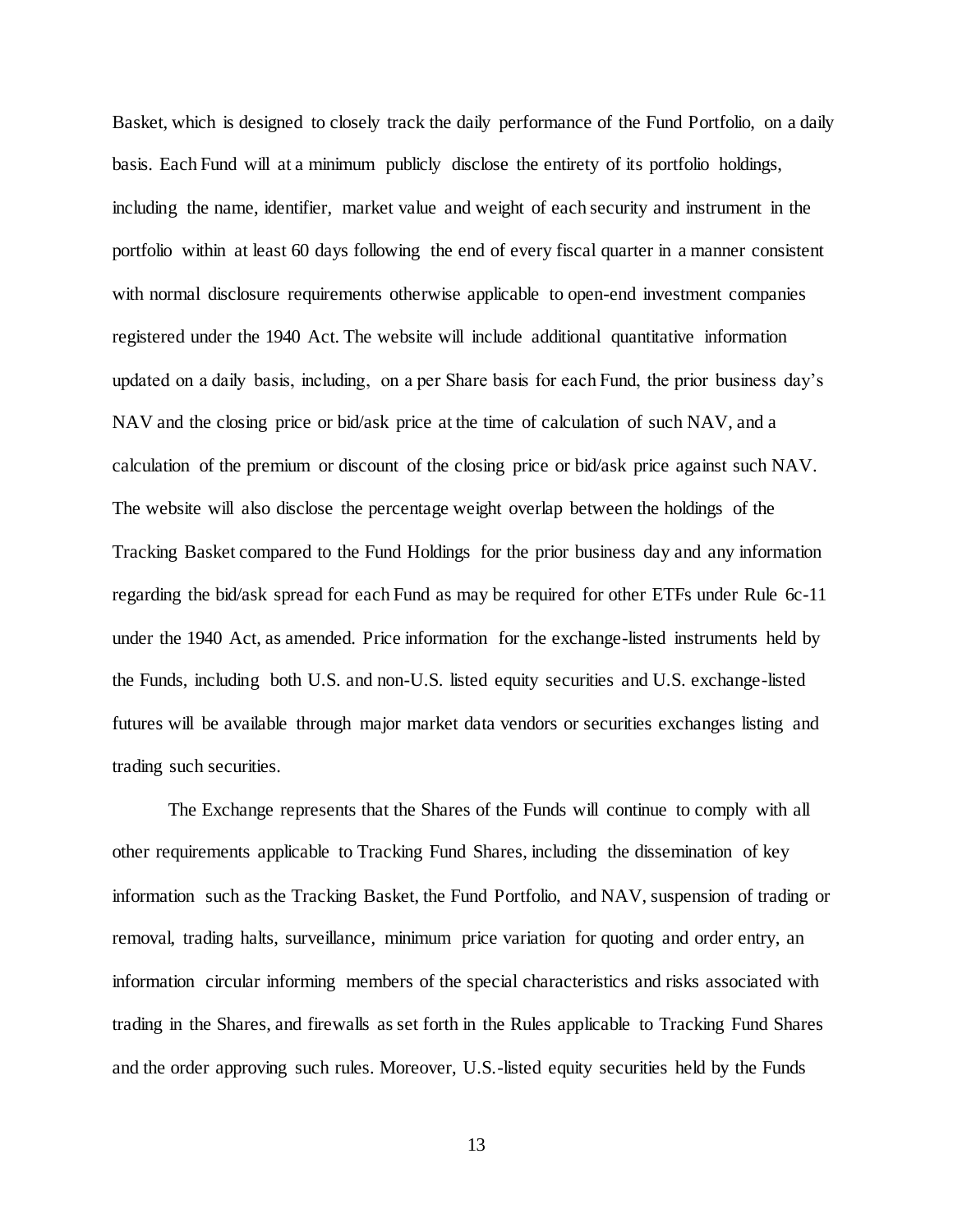will trade on markets that are a member of ISG or with which the Exchange has in place a comprehensive surveillance sharing agreement.<sup>24</sup> All statements and representations made in this filing regarding the description of the portfolio or reference assets, limitations on portfolio holdings or reference assets, dissemination and availability of reference asset (as applicable), or the applicability of Exchange listing rules specified in this filing shall constitute continued listing requirements for the Shares. The issuer has represented to the Exchange that it will advise the Exchange of any failure by a Fund or Shares to comply with the continued listing requirements, and, pursuant to its obligations under Section  $19(g)(1)$  of the Act, the Exchange will surveil for compliance with the continued listing requirements. FINRA conducts certain cross-market surveillances on behalf of the Exchange pursuant to a regulatory services agreement. The Exchange is responsible for FINRA's performance under this regulatory services agreement. If a Fund is not in compliance with the applicable listing requirements, the Exchange will commence delisting procedures with respect to such Fund under Exchange Rule 14.12.

The Exchange believes that the proposal is designed to prevent fraudulent and manipulative acts and practices in that the Rules relating to listing and trading of Tracking Fund Shares provide specific initial and continued listing criteria required to be met by such securities.

Rules  $14.11(m)(4)(B)(iii)$  and (iv) provide that the Exchange will consider the suspension of trading in and will commence delisting proceedings for a Fund pursuant to Rule 14.12 under any of the circumstances described above and that the Exchange may consider all relevant factors in exercising its discretion to halt trading in a series of Tracking Fund Shares. Trading may be halted because of market conditions or for reasons that, in the view of the Exchange, make trading in the Shares inadvisable.

<sup>24</sup> See supra note 14.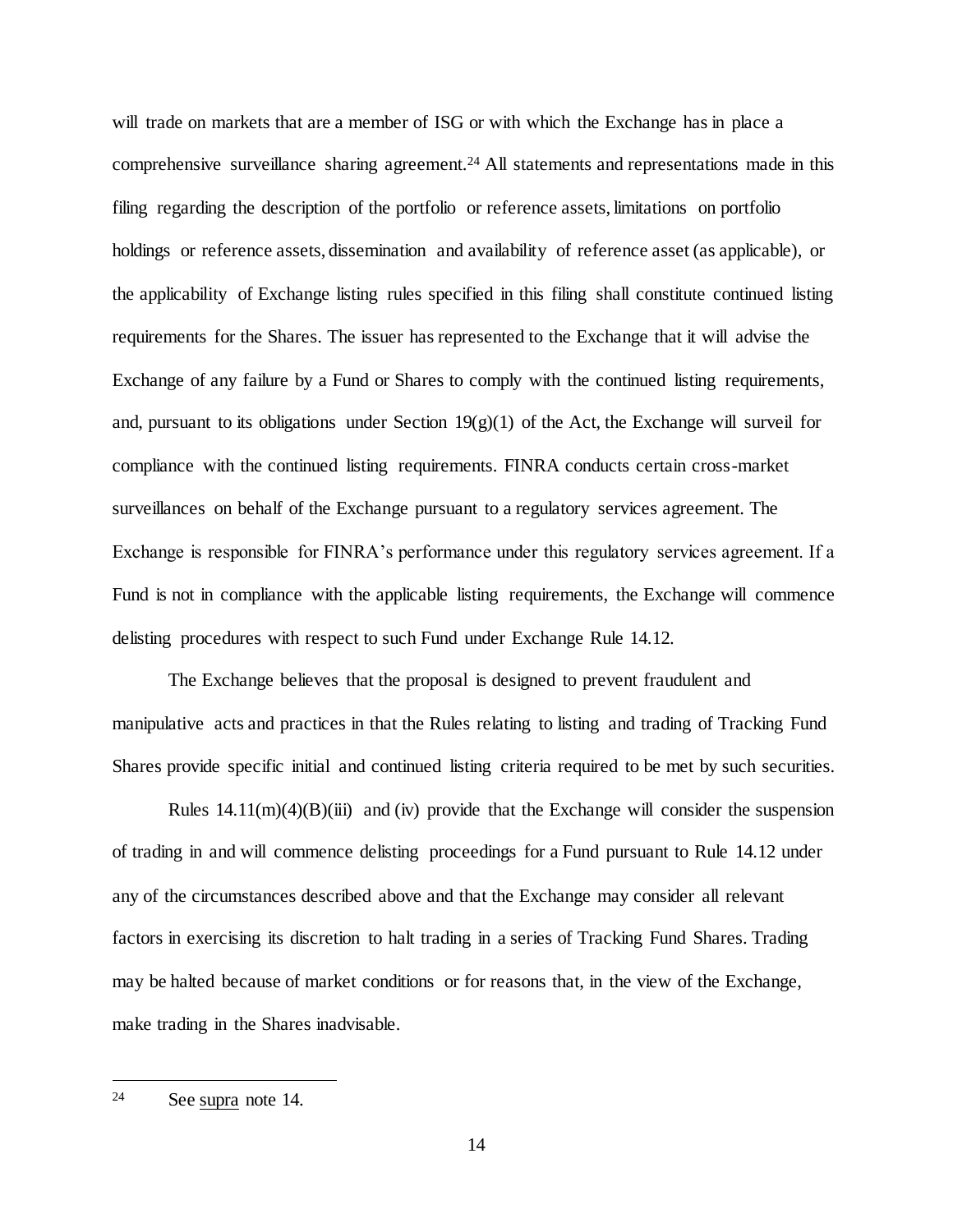Additionally, the Exchange believes that the requirements related to information protection enumerated under Rule  $14.11(m)(2)(F)$  will act as a strong safeguard against any misuse and improper dissemination of information related to a Fund Portfolio, the Tracking Basket, or changes thereto. The requirement that any person or entity, including a custodian, Reporting Authority, distributor, or administrator, who has access to nonpublic information regarding the Fund Portfolio or the Tracking Basket or changes thereto, must be subject to procedures designed to prevent the use and dissemination of material nonpublic information regarding the applicable Fund Portfolio or the Tracking Basket or changes thereto will act to prevent any individual or entity from sharing such information externally.

The Exchange believes that its surveillance procedures are adequate to properly monitor the trading of the Shares on the Exchange during all trading sessions and to deter and detect violations of Exchange rules and the applicable federal securities laws. Trading of the Shares through the Exchange will be subject to the Exchange's surveillance procedures for derivative products, including Tracking Fund Shares. If a Fund is not in compliance with the applicable listing requirements, the Exchange will commence delisting procedures under Exchange Rule 14.12. In addition, the Exchange also has a general policy prohibiting the distribution of material, non-public information by its employees. Any foreign common stocks held by the Fund will be traded on an exchange that is a member of ISG or with which the Exchange has in place a comprehensive surveillance sharing agreement. All futures contracts that the Funds may invest in will be traded on a U.S. futures exchange. The Exchange or FINRA, on behalf of the Exchange, or both, will communicate as needed regarding trading in the Shares, underlying U.S. exchangelisted equity securities, and U.S. exchange-listed futures with other markets and other entities that are members of ISG, and the Exchange or FINRA, on behalf of the Exchange, or both, may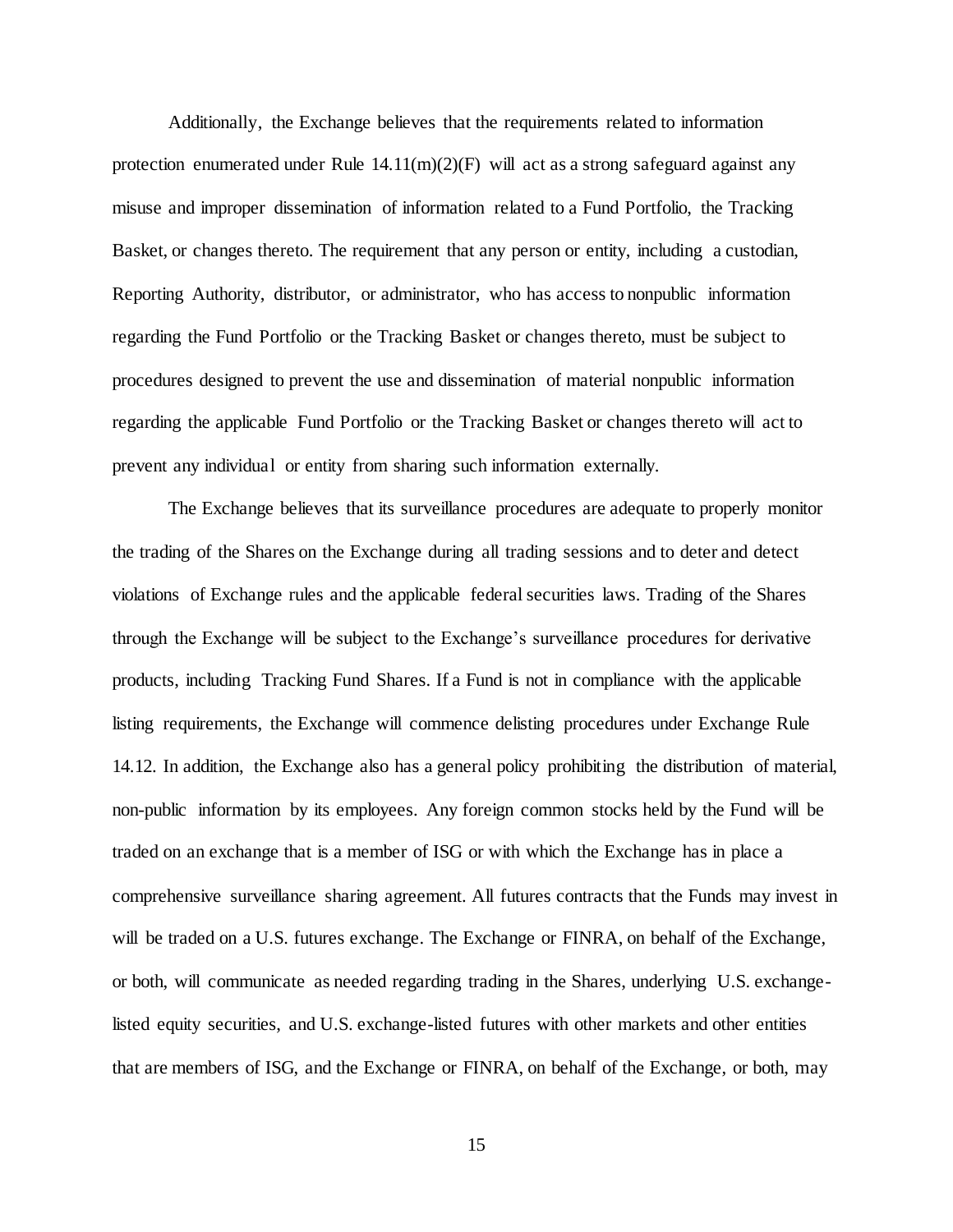obtain trading information regarding trading such instruments from such markets and other entities. In addition, the Exchange may obtain information regarding trading in the Shares, underlying equity securities, and U.S. exchange-listed futures from markets and other entities that are members of ISG or with which the Exchange has in place a comprehensive surveillance sharing agreement.

As provided in Rule  $14.11(m)(2)(D)$ , the Adviser will upon request make available to the Exchange and/or FINRA, on behalf of the Exchange, the daily Fund Portfolio of each Fund. The Exchange believes that the ability to access the information on an as needed basis will provide it with sufficient information to perform the necessary regulatory functions associated with listing and trading the Shares on the Exchange, including the ability to monitor compliance with the initial and continued listing requirements as well as the ability to surveil for manipulation of the Shares.

In addition, Form N-PORT requires reporting of a fund's complete portfolio holdings on a position-by-position basis on a quarterly basis within 60 days after fiscal quarter end. Investors can obtain a fund's Statement of Additional Information, its Shareholder Reports, its Form N-CSR, filed twice a year, and its Form N-CEN, filed annually. A fund's SAI and Shareholder Reports are available free upon request from the Investment Company, and those documents and the Form N-PORT, Form N-CSR, and Form N-CEN may be viewed on-screen or downloaded from the Commission's website at www.sec.gov. The Exchange also notes that the Exemptive Relief provides that the Funds will comply with Regulation Fair Disclosure, which prohibits selective disclosure of any material non-public information, which otherwise do not apply to issuers of Tracking Fund Shares.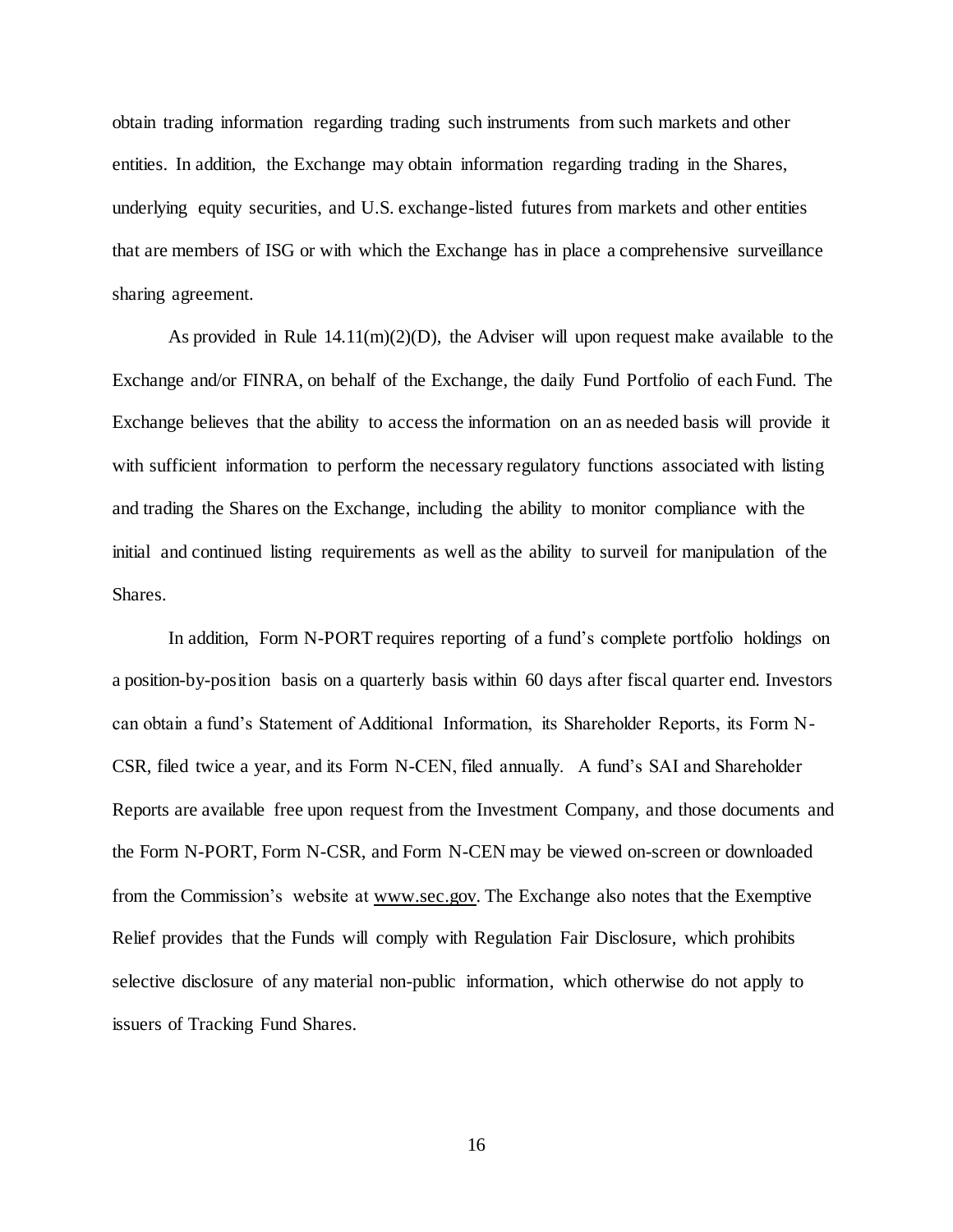Information regarding market price and trading volume of the Shares will be continually available on a real-time basis throughout the day on brokers' computer screens and other electronic services. Information regarding the previous day's closing price and trading volume information for the Shares will be published daily in the financial section of newspapers. Quotation and last sale information for the Shares will be available via the CTA high-speed line. The Exchange deems Tracking Fund Shares to be equity securities, thus rendering trading in the Shares subject to the Exchange's existing rules governing the trading of equity securities. As provided in Rule  $14.11(m)(2)(C)$ , the minimum price variation for quoting and entry of orders in securities traded on the Exchange is \$0.01.

For the above reasons, the Exchange believes that the proposed rule change is consistent with the requirements of Section  $6(b)(5)$  of the Act.

### B. Self-Regulatory Organization's Statement on Burden on Competition

The Exchange does not believe that the proposed rule change will impose any burden on competition that is not necessary or appropriate in furtherance of the purpose of the Act. Rather, the Exchange notes that the proposed rule change will facilitate the listing of several new series of actively-managed exchange-traded products, thus enhancing competition among both market participants and listing venues, to the benefit of investors and the marketplace.

# C. Self-Regulatory Organization's Statement on Comments on the Proposed Rule Change Received from Members, Participants, or Others

The Exchange has neither solicited nor received written comments on the proposed rule change.

# III. Date of Effectiveness of the Proposed Rule Change and Timing for Commission Action

Because the foregoing proposed rule change does not: (i) significantly affect the protection of investors or the public interest; (ii) impose any significant burden on competition;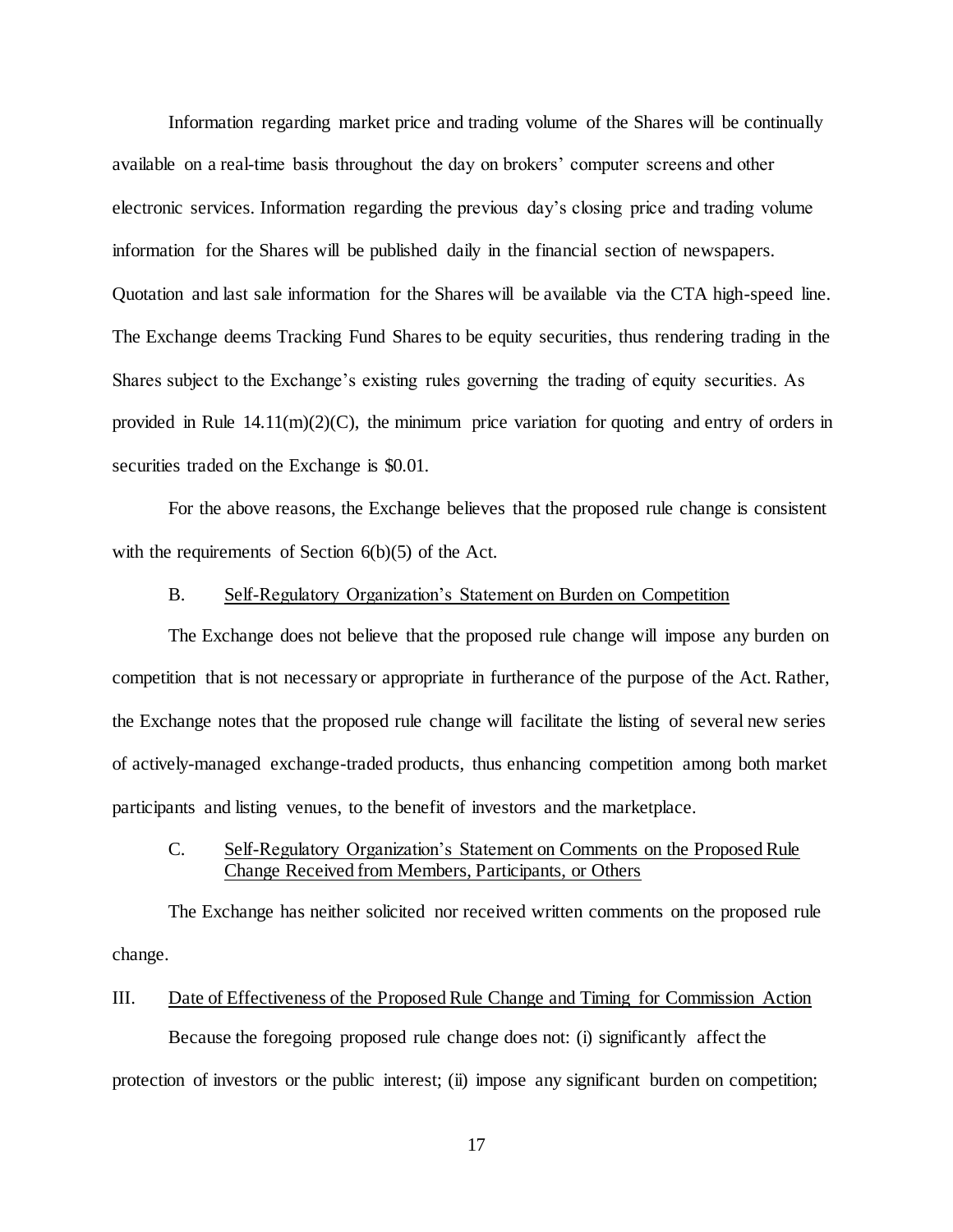and (iii) become operative for 30 days from the date on which it was filed, or such shorter time as the Commission may designate, it has become effective pursuant to Section 19(b)(3)(A) of the Act<sup>25</sup> and Rule 19b-4(f)(6) thereunder.<sup>26</sup>

A proposed rule change filed under Rule  $19b-4(f)(6)^{27}$  normally does not become operative for 30 days after the date of the filing. However, pursuant to Rule 19b-4(f)(6)(iii),  $28$ the Commission may designate a shorter time if such action is consistent with the protection of investors and the public interest. The Exchange has asked the Commission to waive the 30-day operative delay. The proposed rule change is substantially similar to other Tracking Fund Shares the Commission previously approved<sup>29</sup> and does not raise any novel regulatory issues. Accordingly, the Commission waives the 30-day operative delay and designates the proposal operative upon filing.<sup>30</sup>

- $27$  17 CFR 240.19b-4(f)(6).
- <sup>28</sup> 17 CFR 240.19b-4(f)(6)(iii).
- <sup>29</sup> See Securities Exchange Act Release No. 88887 (May 15, 2020), 85 FR 30990 (May 21, 2020) (SR-CboeBZX-2019-107) (Notice of Filing of Amendment No. 5 and Order Granting Accelerated Approval of a Proposed Rule Change, as Modified by Amendment No. 5, to Adopt Rule 14.11(m), Tracking Fund Shares, and to List and Trade Shares of the Fidelity Blue Chip Value ETF, Fidelity Blue Chip Growth ETF, and Fidelity New Millennium ETF). See also Securities Exchange Act Release No. 90530 (November 30, 2020), 85 FR 78366 (December 4, 2020) (SR-CboeBZX-2020-085) (Notice of Filing and Immediate Effectiveness of a Proposed Rule Change Relating to List and Trade Shares of the Fidelity Growth Opportunities ETF, Fidelity Magellan ETF, Fidelity Real Estate Investment ETF, and Fidelity Small-Mid Cap Opportunities ETF).
- <sup>30</sup> For purposes only of waiving the 30-day operative delay, the Commission has also considered the proposed rule's impact on efficiency, competition, and capital formation. See 15 U.S.C. 78c(f).

<sup>&</sup>lt;sup>25</sup> 15 U.S.C. 78s(b)(3)(A).

<sup>&</sup>lt;sup>26</sup> 17 CFR 240.19b-4(f)(6). In addition, Rule 19b-4(f)(6)(iii) requires a self-regulatory organization to give the Commission written notice of its intent to file the proposed rule change, along with a brief description and text of the proposed rule change, at least five business days prior to the date of filing of the proposed rule change, or such shorter time as designated by the Commission. The Exchange has satisfied this requirement.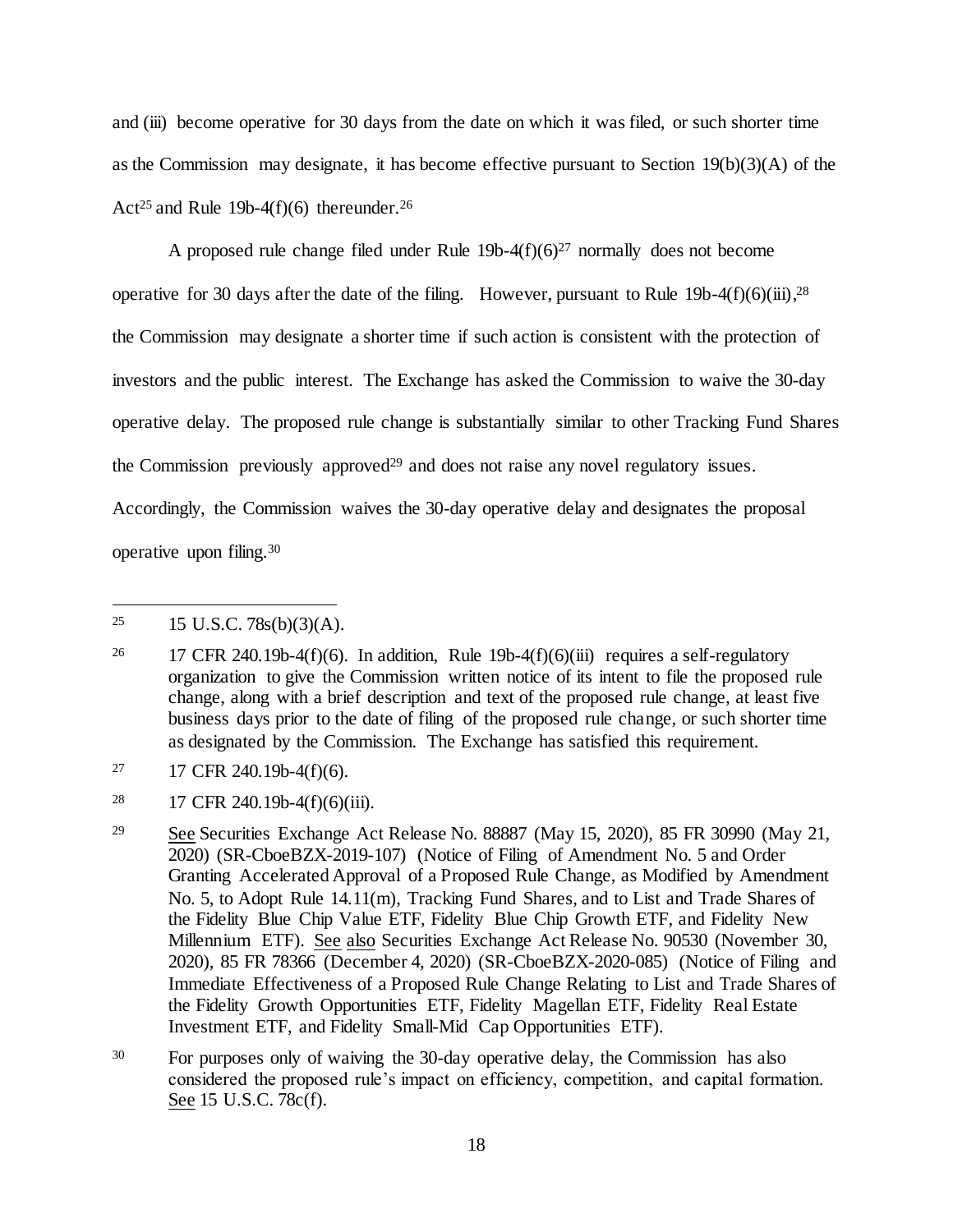At any time within 60 days of the filing of the proposed rule change, the Commission summarily may temporarily suspend such rule change if it appears to the Commission that such action is necessary or appropriate in the public interest, for the protection of investors, or otherwise in furtherance of the purposes of the Act. If the Commission takes such action, the Commission will institute proceedings to determine whether the proposed rule change should be approved or disapproved.

### IV. Solicitation of Comments

Interested persons are invited to submit written data, views, and arguments concerning the foregoing, including whether the proposed rule change is consistent with the Act. Comments may be submitted by any of the following methods:

#### Electronic comments:

- Use the Commission's Internet comment form (http://www.sec.gov/rules/sro.shtml); or
- Send an e-mail to rule-comments@sec.gov. Please include File Number SR-CboeBZX-2020-090 on the subject line.

#### Paper comments:

• Send paper comments in triplicate to Secretary, Securities and Exchange Commission, 100 F Street, NE, Washington, DC 20549-1090.

All submissions should refer to File Number SR-CboeBZX-2020-090. This file number should be included on the subject line if e-mail is used. To help the Commission process and review your comments more efficiently, please use only one method. The Commission will post all comments on the Commission's Internet website (http://www.sec.gov/rules/sro.shtml). Copies of the submission, all subsequent amendments, all written statements with respect to the proposed rule change that are filed with the Commission, and all written communications